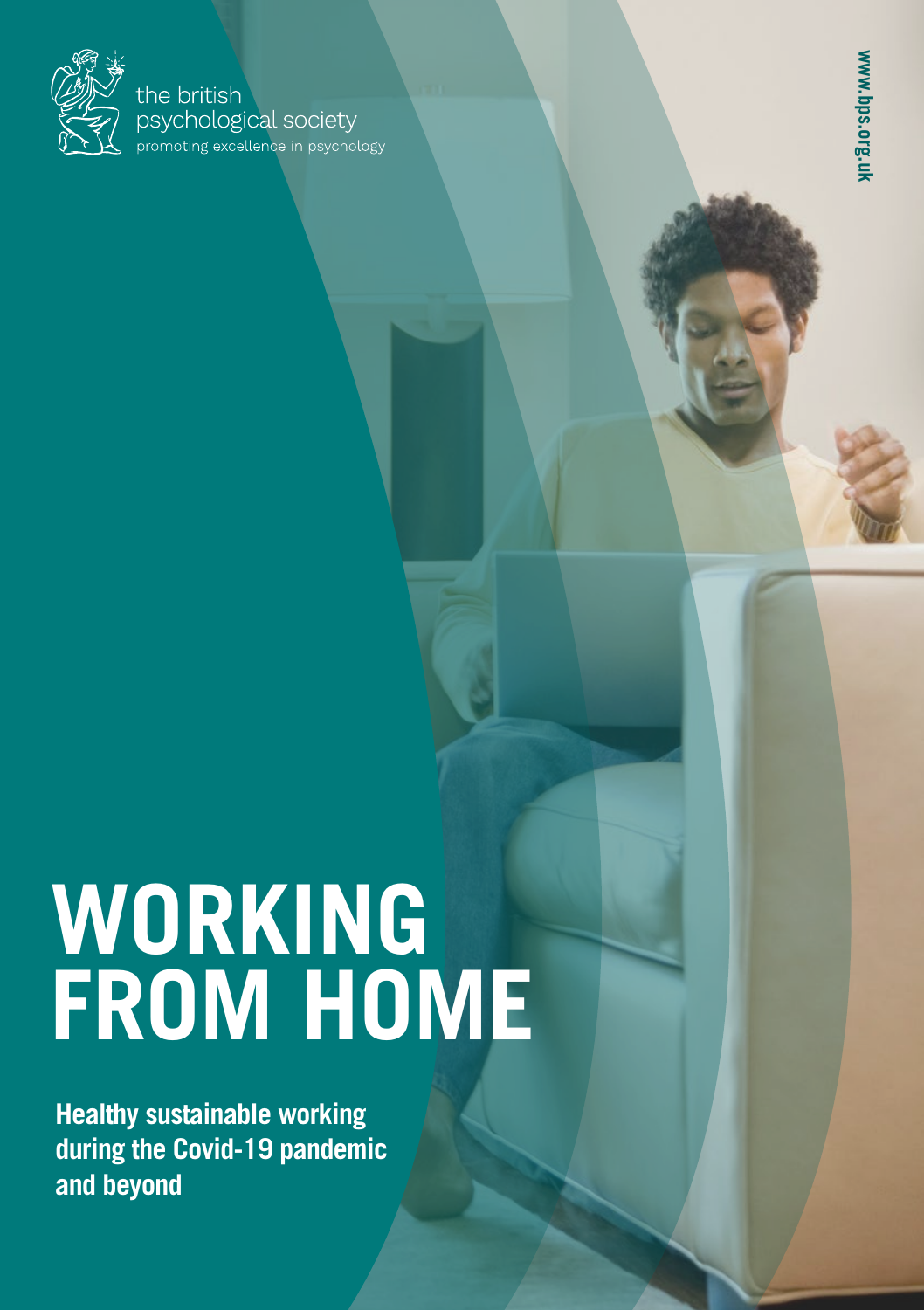

## **WORKING AT HOME IN A HEALTHY, SUSTAINABLE WAY DURING THE COVID-19 PANDEMIC AND BEYOND**

Working from home has become widespread since restrictions to control Covid-19 were introduced in the UK. This has meant a major shift for individuals and organisations. Some have found it a positive experience. Others have struggled to adjust to new environments and work patterns. As lockdown measures are relaxed, homeworking is expected to continue making it the 'new normal' for many.

# **THE SHARE APPROACH**

SHARE is a psychologically informed approach designed to capture the essential elements for making homeworking a success for both employees and employers. This document details the practical steps and considerations needed to create healthy, sustainable homeworking conditions. The five components of SHARE are:

- 1. Safe homeworking: Duty of care and setting up the workspace.
- 2. Help yourself and others: Communicating and meeting needs.
- 3. Adapt to change: Diverse home situations and styles of the 'new normal'.
- 4. Relieve the pressure: Maintaining work-life balance with a flexible approach.
- 5. Evaluate: Review the situation regularly to ensure ongoing success.

It is important that employers and employees work together to ensure successful homeworking. The following guidelines are based on an approach of open communication and shared commitment to homeworking during the pandemic and beyond.

#### **PART 1: SHARE: WHAT EMPLOYEES NEED TO KNOW PART 2: SHARE: WHAT EMPLOYERS NEED TO KNOW PART 3: SHARE IN PRACTICE: KEY POINTS SUMMARY**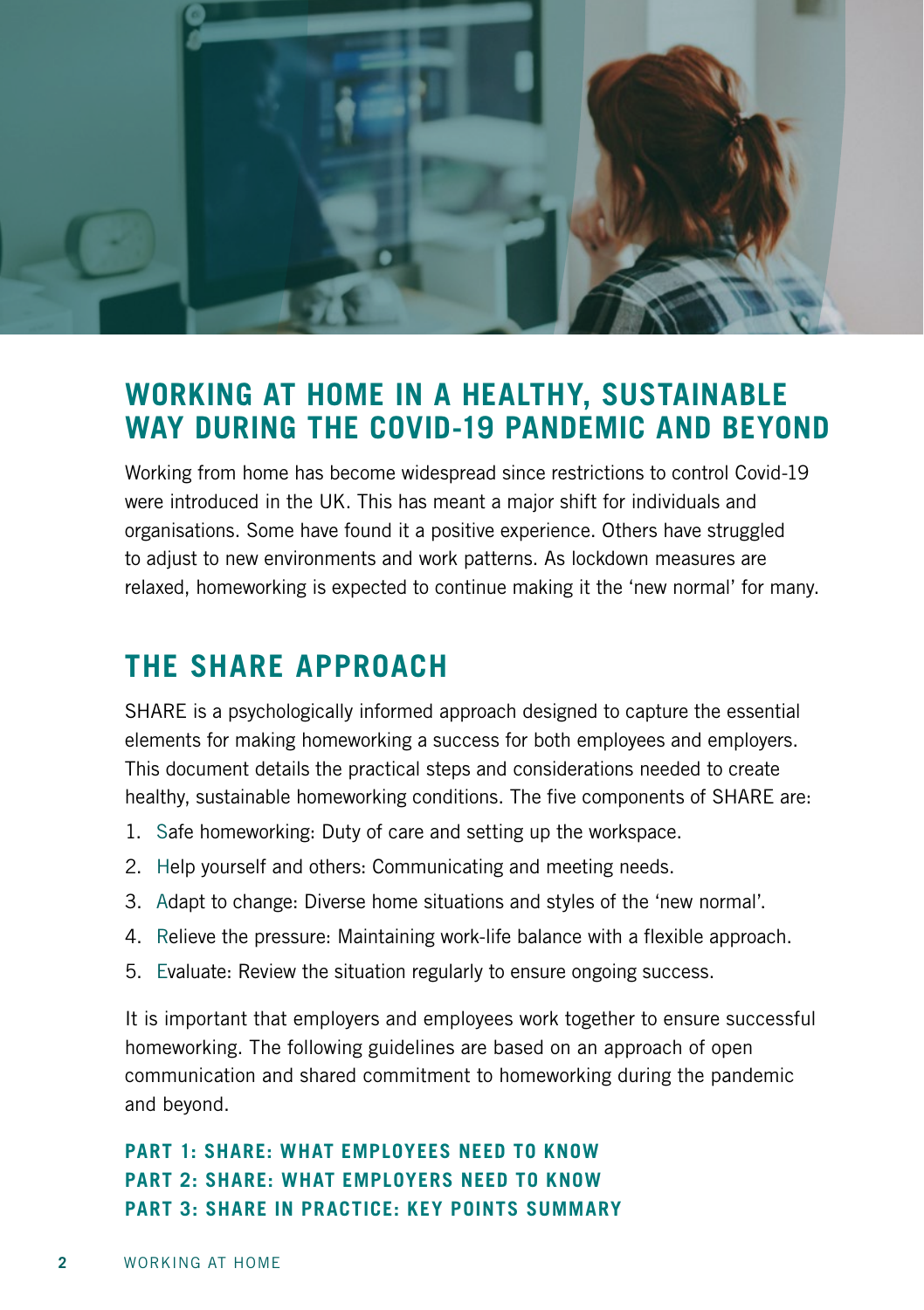# **PART 1: SHARE FOR EMPLOYEES**

#### **1. Safe homeworking**

Homeworking brings unexpected demands which need to be considered when creating a working space and routine. You will be going through a period of adjustment as you start to acclimatise to the new normal.

Homeworking environment. Find a suitable place to work which is quiet and free from distractions. Consider your needs for equipment and the setting – chairs, tables, keyboards, space to take notes, good lighting, good airflow. Ensure electrical safety of work equipment and compliance with fire safety regulations. Remember, employers have a duty of care to protect the health and safety of employees, so you should raise any concerns you experience.

The needs of others in your home.

Consider how you will meet any caring responsibilities to reduce pressure on yourself by managing competing demands on your time.

Take breaks. Schedule regular breaks. Take time away from screens and move around. This helps to reduce eye strain and musculoskeletal problems.

Protect privacy. 'Compartmentalising' personal space and ensuring privacy is more difficult when homeworking. Develop strategies to maintain privacy, (e.g. check what is visible in a video call. Wear headphones for confidential calls).

Keep data safe. Data protection legislation (GDPR) applies when homeworking and organisations should provide guidance to employees on what to do. Take the same precautions you normally would (e.g. use lockable cabinets and comply with clear desk rules). Be aware that:

Some electronic tools may not support data protection.

Homeworkers may be handling personal data or commercially sensitive information.

It can be challenging to maintain security when sharing workspaces or computers.

Working with distressing information. Consider your work-life balance and psychological health if your work involves dealing with potentially upsetting material to stop this spilling over and 'contaminating' the home.

#### **2. Help yourself and others**

Communication and compassion are key to ensuring that homeworking goes smoothly for employees and employers.

Communication. While your employer will expect you to be productive when homeworking, you will have distractions and demands at home which differ from your previous work routine. Make sure you negotiate your schedule with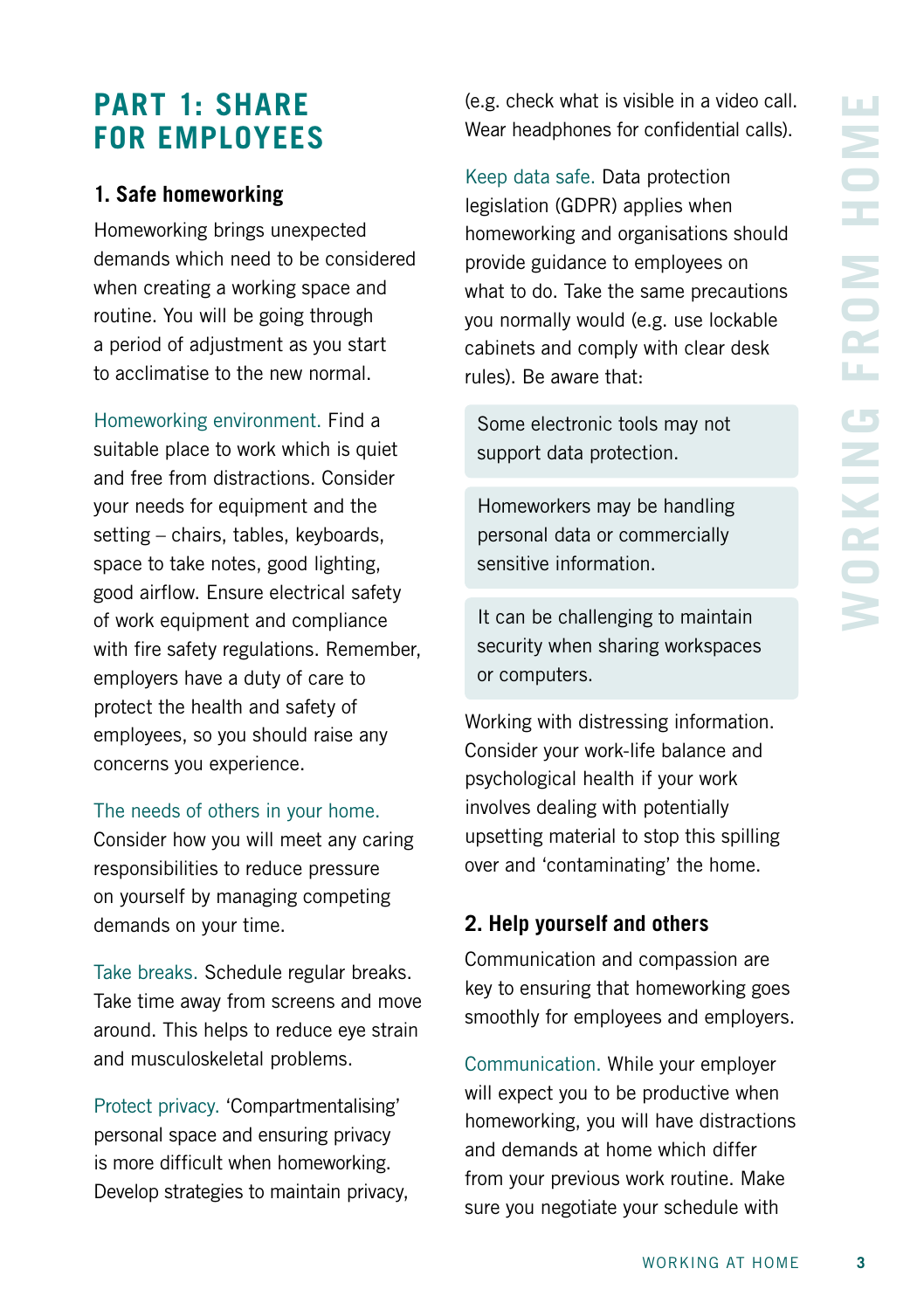your employer and let co-workers know when you are 'on duty'. Email can be a source of stress, so schedule time to prioritise and respond. Setting an automated email reply outlining your availability may help manage people's expectations.

Work intensification. Technology enables remote working and permits scheduling of work around other responsibilities. However, work intensification can result when people use this flexibility to work longer and harder. Being 'always switched on' can lead to cognitive weariness, headaches, blurred vision, etc. Setting 'rules of engagement' for screen time and taking breaks between virtual conferences can help mitigate the impact. 'Switch off' from technology used for work to help you recoup your energy and concentration.

# **DEVELOP NEW SKILLS**

Consider the knowledge, skills and abilities needed for effective remote working. Your line manager may be able to conduct a digital skills audit and arrange training for developing digital resilience.

Keeping motivated. There will be a period of adjustment as you start to familiarise yourself with your 'new normal'. Remember to schedule time

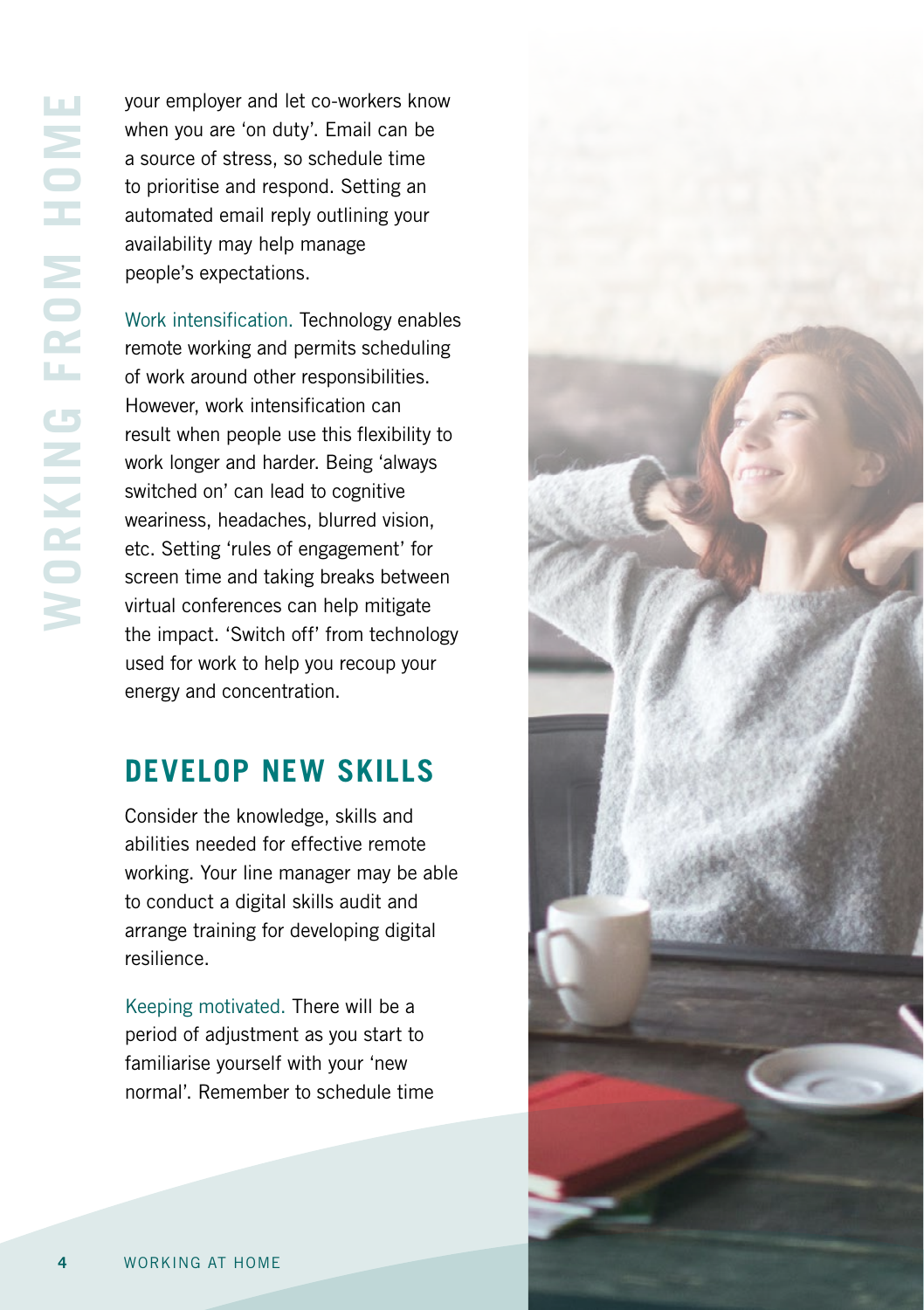for work and non-work activities, keep in touch with your colleagues and supervisor, set (and stick to) working times, establish realistic goals, monitor productivity over time, maintain a list of achievements, and understand that many people are experiencing concerns about their health and job security.

#### **3. Adapt to change**

Some people adapt easily to homeworking. Others take time to adjust and find a way to make it work. It can help if you allow for these changes and differences in yourself and colleagues. Some common differences to be aware of are outlined here.

Different homeworking styles. People vary in how much they prefer to separate their work and personal lives. Agree how you can best work from home with your employer, colleagues and family. This will help you avoid role conflict.

Setting boundaries. The boundaries between work and non-work time can become very blurred when homeworking. Establishing a routine can help. Include a 'proper' lunch hour and regular breaks away from your workstation. Adopt an 'unwinding ritual' for transitioning between work and home: change your clothes, have a shower, cook a meal, or go for a run. Mindful walking can be a good way to switch off.

Stay socially connected. Working remotely can be socially isolating; a particular risk while people are confined to their homes during the pandemic, especially for those living alone. Loneliness can lead to stress, anxiety and depression, and reduce motivation, engagement and job performance. Feeling connected with others is beneficial, so find ways to maintain social contact at work (e.g. 'virtual coffee time' for a catch up, or a quiz).

Consider the gains. Look for positives in the current situation (e.g. gaining extra time by not commuting, learning new skills that will help you in the future, more opportunities to be with your family or have quality time for yourself).

#### **4. Relieve the pressure**

Keep active. Physical inactivity can have serious consequences for health. Minimise sitting time, take regular breaks and schedule exercise sessions. Try standing or walking around during calls or online meetings.

Sleep well, eat well. Adequate rest and sleep, eating healthily and keeping hydrated are crucial for wellbeing and cognitive performance. Schedule time for refreshments in your diary.

Benefits and risks for work-life balance. Working at home can benefit work-life balance and wellbeing, offering more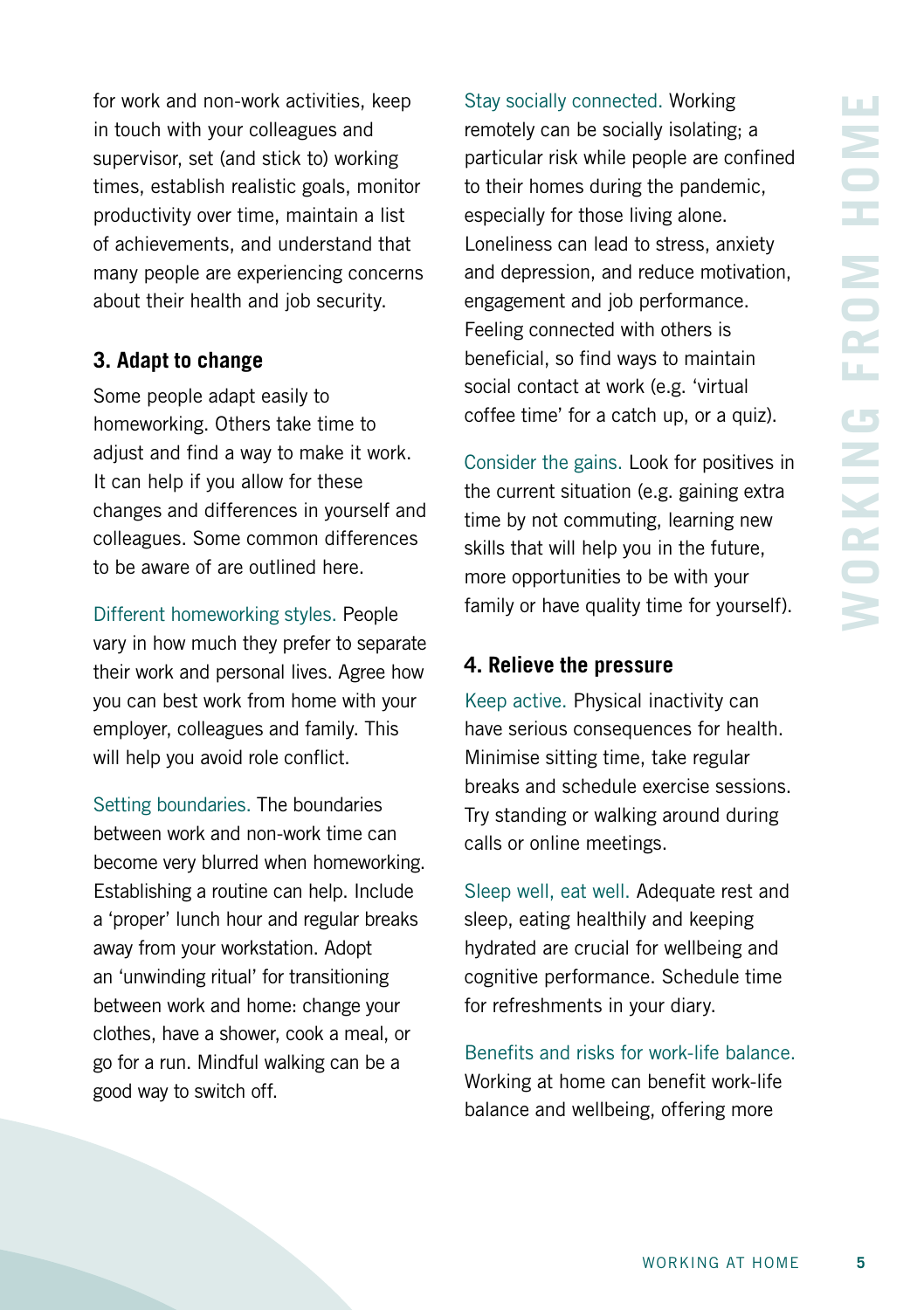flexibility and autonomy. However, some people experience role stress, when meeting the requirements of one role (e.g. employee), conflicts with the needs of another, (e.g. parent). Be realistic about what can be done in the time available. This will help minimise disruptions and allow quality time in each role.

If you feel that your workload has increased significantly since you started homeworking and you are unable to meet your personal needs and responsibilities, contact your line manager to discuss.

#### **5. Evaluate**

Ensure regular reviews. Regularly evaluate how you are using the SHARE approach and whether both your needs and your employer's needs are being met. Establish regular checkins with your manager and if you need to implement changes, clearly communicate your suggestions and how they will work. This will help avoid any misunderstandings and maintain a collaborative approach.

Maintain work-life balance with a flexible approach.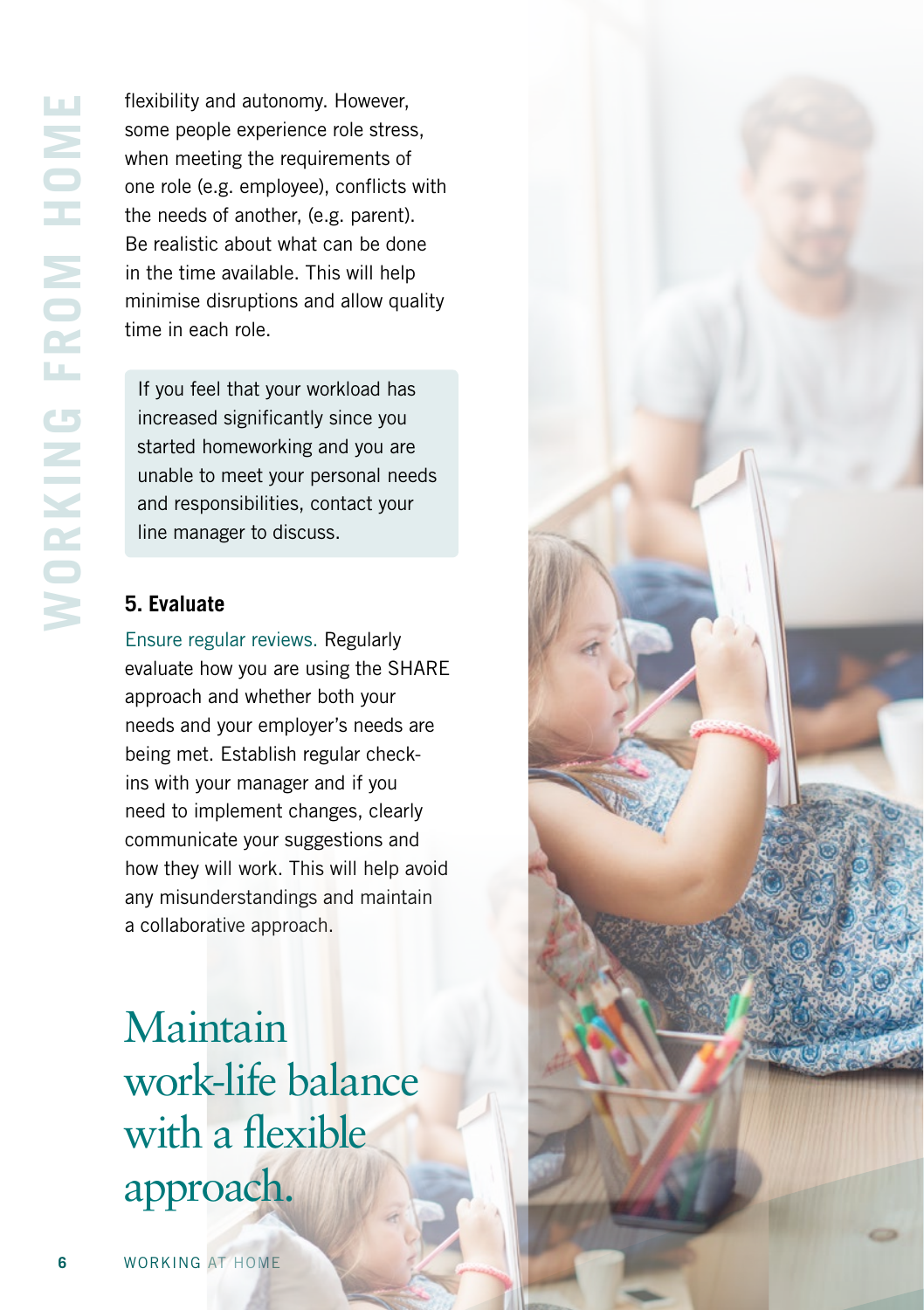# **PART 2: SHARE FOR EMPLOYERS**

#### **1. Safe homeworking**

Homeworking has allowed many businesses to continue to operate, but its sudden introduction required employees to work in unfamiliar ways in conditions of uncertainty. Being anxious and having concerns about reduced control and loss of support networks, are therefore understandable. Ensuring 'business as usual' under pandemic conditions poses challenges for any manager. Remember that the advice to employees in the previous section is also relevant to the needs of managers working at home, but some more specific guidance is provided here. As employers and employees adjust and work towards a 'new normal', different issues may arise.

Duty of care. The governments of the UK nations recognise the duty of employers to support the wellbeing of staff working at home during the pandemic. Provide clear guidance for accessing support from human resources and occupational health.

#### Create the right conditions.

Negotiate arrangements that meet the individual employee's situation. Creating conditions in which

stress is reduced and engagement increased will help them to do their best. Avoid 'blanket' guidance – if you advise against working in a bedroom, remember that this may be the only quiet space available to some. Remember that some people are unaccustomed to self-structuring their working day and will need additional support.

Establish trust. Building trust between managers and staff is fundamental. Strike a balance between being interested and supportive and acting in ways that could feel intrusive. Knowing your staff as individuals will help you find the right balance.

#### **2. Help yourself and others**

There are many ways in which you can support employees to do their best.

Set realistic expectations. Remember that what could be done previously may not be possible under current conditions. This may mean implementing a flexible 'work when you can, as much as you can to your best ability' policy. Jointly agree realistic expectations for your employee's performance.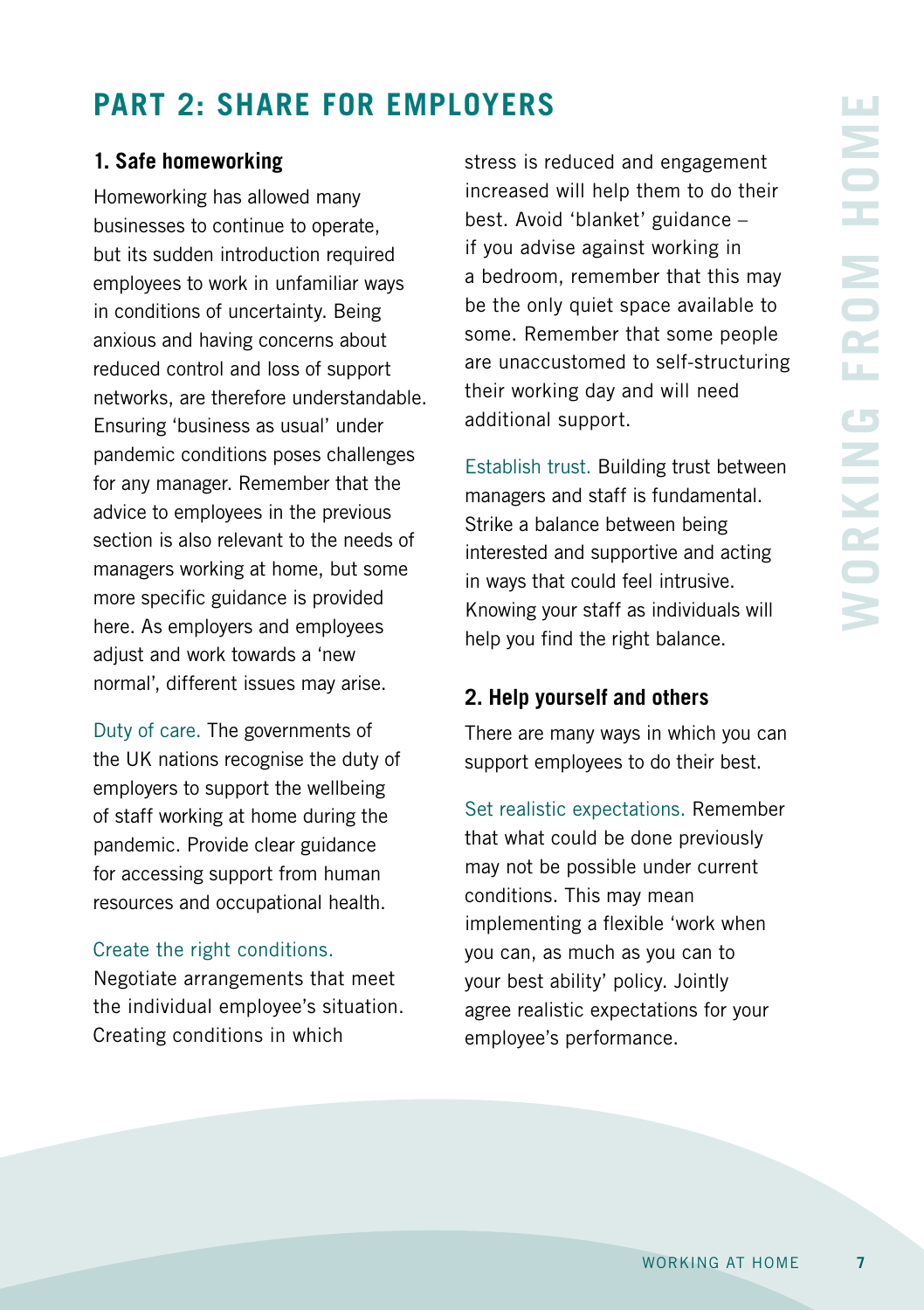Communicate. Having time for discussions and feedback is key. Regular team or one-to-one meetings will help employees feel supported and overcome isolation. Be flexible and ensure that meeting methods and timing are agreed. Use this time for:

Regular check-ins.

Setting and evaluating work tasks and goals.

Providing support.

Seeking views about changes and key issues.

Technology. Technological solutions that help teams to collaborate are important. Remember that some employees are less confident with technology. Managers can assess confidence levels, and provide support and training for developing digital resilience.

#### Hidden costs of homeworking.

Employees save by not commuting but incur other costs at home (e.g. printing, heating). Organisations can look at ways to help with these costs.

#### **3. Adapt to change**

Transitioning to homeworking, especially when multiple employees are affected, can be challenging. There are some critical areas to consider.

Recognise diverse needs and

circumstances. Some employees will be experiencing major challenges, including caring responsibilities, home schooling, health issues, sleep disruption, rapid upskilling, disability and anxiety. Take account of personal circumstances.

Understand the risks. Pressure to be 'always-on' is a key concern. Blurred boundaries may encourage people to work longer and harder, or substitute work for other activities such as socialising, which are unavailable during current conditions. Overwork can have serious implications for wellbeing and job performance. Look out for signs of over-work (e.g. exceeding targets) and continuing to work when unwell (presenteeism). Ensure that sickness absence processes are followed.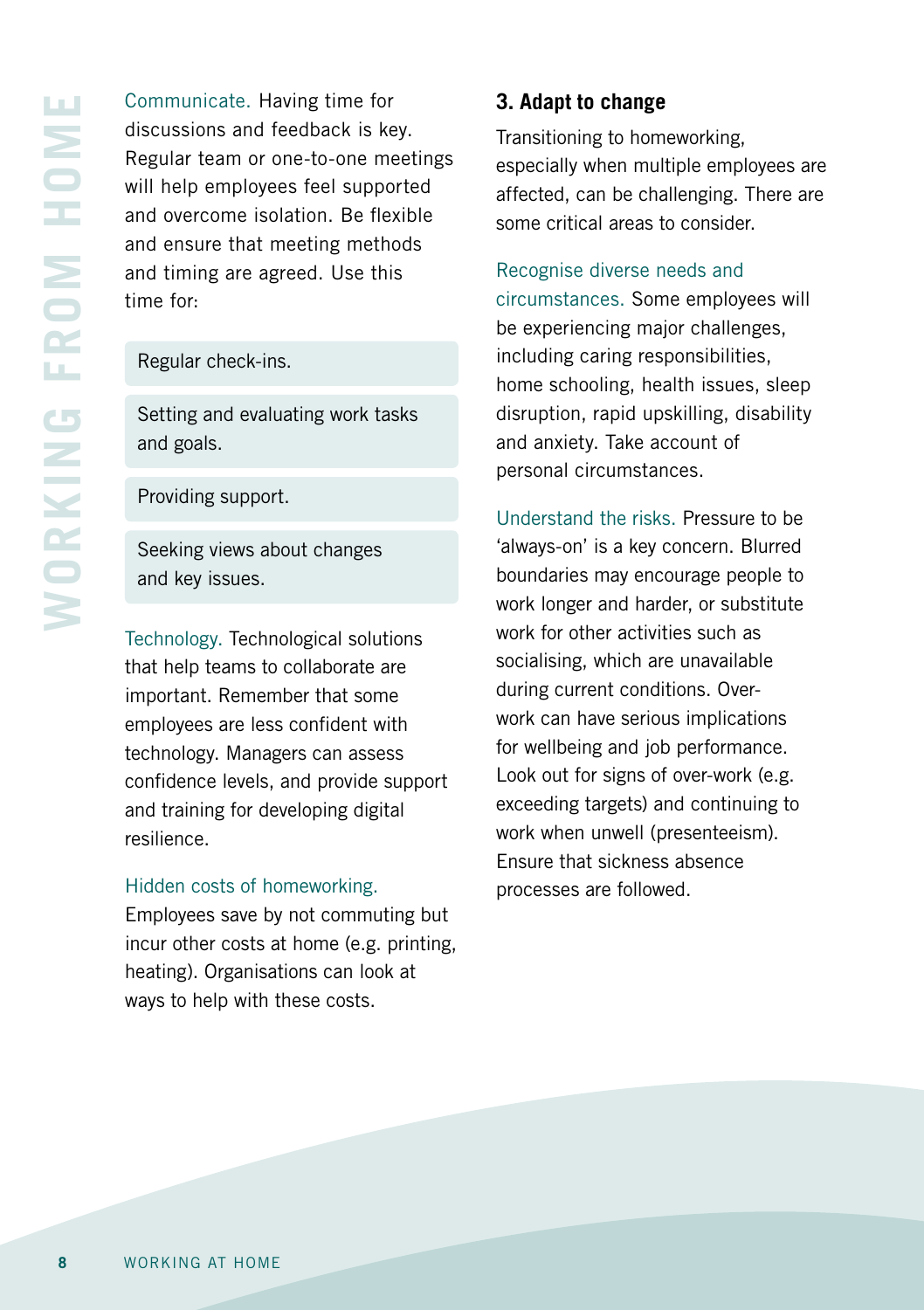Assess and address risk. A risk assessment of physical and psychological factors, including employees' distractions and concerns, is useful for agreeing expectations about performance at an individual level.

#### **4. Relieve the pressure**

Be flexible. Managers can feel a loss of oversight when teams are physically distant and worry about productivity. Avoid excessive surveillance and micromanagement, as these reduce morale and damage working relationships.

Show support. Regular 'check ins' with employees can establish whether they are managing their workload without compromising work-life balance and wellbeing. Show compassion, respect and genuine concern for people's wellbeing and their personal circumstances.

Role model behaviour. Role model healthy behaviours and be kind to yourself, prioritising your self-care, getting regular exercise, enough sleep and time to spend with your family and friends.

Expectations are high. Many managers are now responsible for keeping the business afloat while supporting their staff through a major transition. If you are feeling anxious about work and home demands, you should discuss this with your own line manager and seek appropriate support.

#### **5. Evaluate**

#### Maintain regular reviews.

Lockdown conditions and personal circumstances are subject to change, so regularly evaluate how you are using the SHARE approach and whether both your needs and your employees' needs are being met. Establish regular check-ins with each employee to discuss homeworking and ensure you both understand individual circumstances and expectations. This will help avoid any misunderstandings or miscommunications while maintaining a collaborative approach.

Avoid any misunderstandings or miscommunications while maintaining a collaborative approach.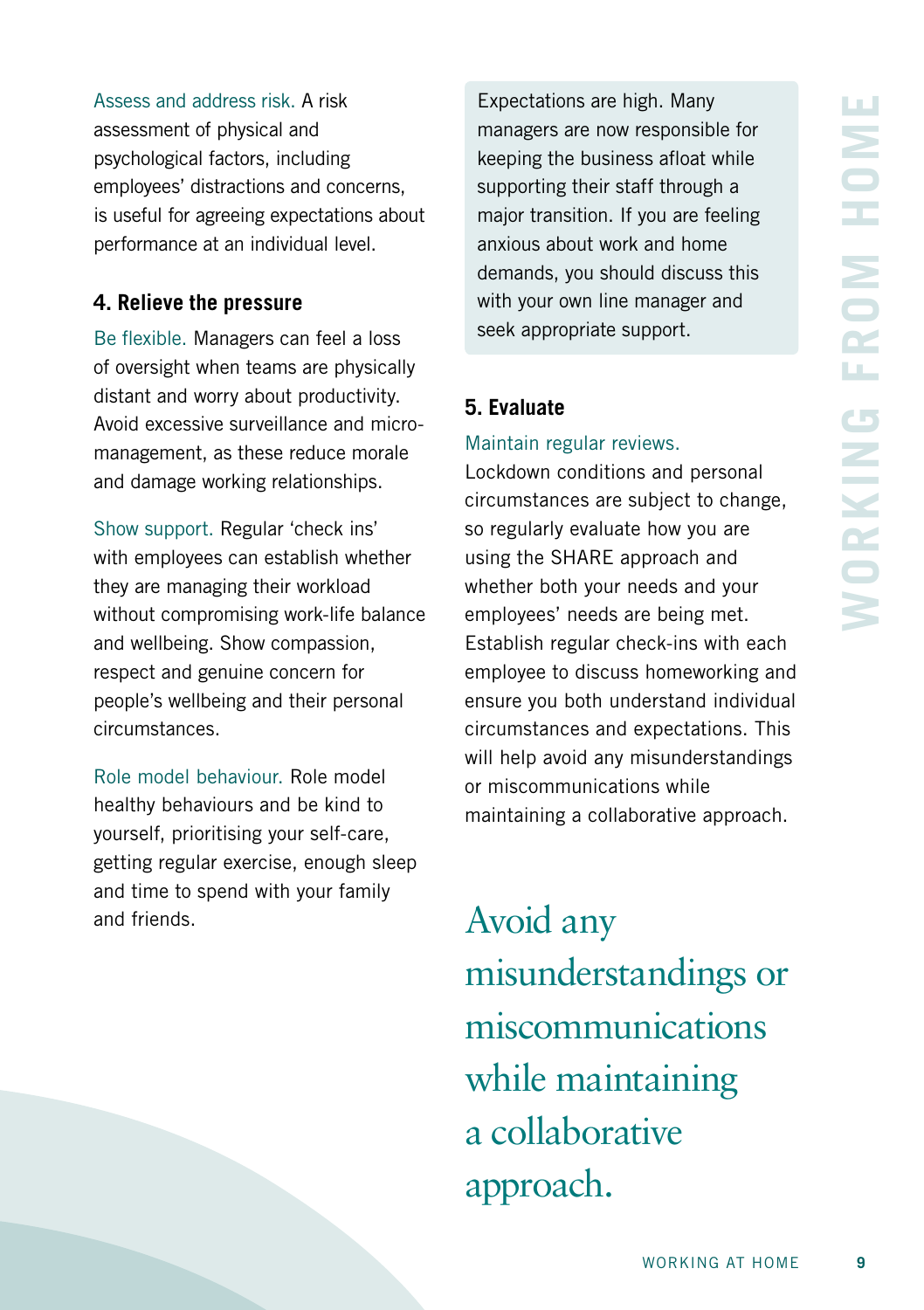# **PART 3: SHARE IN PRACTICE**

### **Key guidelines for employers and employees**

| <b>SHARE</b>                   | <b>Employers</b>                                                                                                                                                                           | <b>Employees</b>                                                                                                                                                                                 |
|--------------------------------|--------------------------------------------------------------------------------------------------------------------------------------------------------------------------------------------|--------------------------------------------------------------------------------------------------------------------------------------------------------------------------------------------------|
| 1. Safe<br>homeworking         | • Consider your duty of care<br>• Provide practical guidance<br>to employees<br>Maintain trust and<br>communication                                                                        | • Identify an appropriate<br>workspace<br>• Plan your day and<br>schedule breaks<br>• Consider privacy and data<br>regulations                                                                   |
| 2. Help yourself<br>and others | • Set realistic expectations<br>Communicate and check-in<br>regularly with employees<br>• Support the development<br>of digital resilience skills<br>• Consider employees'<br>hidden costs | • Communicate and stick<br>to your schedule<br>• Make sure to switch off<br>regularly<br>• Develop new skills if<br>possible, including skills<br>for digital resilience                         |
| 3. Adapt to<br>change          | • Recognise diverse needs<br>and circumstances<br>• Understand the risks<br>• Assess and address risk                                                                                      | • Allow time to develop your<br>own style of homeworking<br>and establish a routine<br>• Set boundaries between<br>home and work life<br>• Stay socially connected<br>and consider the positives |
| 4. Relieve the<br>pressure     | • Use a flexible approach<br>Show support<br>• Role model healthy<br>behaviours                                                                                                            | • Maintain work-life balance<br>• Keep active<br>· Sleep well, eat well                                                                                                                          |
| 5. Evaluate                    | • Regularly review your<br>SHARE approach with<br>each employee                                                                                                                            | • Regularly review your<br>SHARE approach with<br>your manager                                                                                                                                   |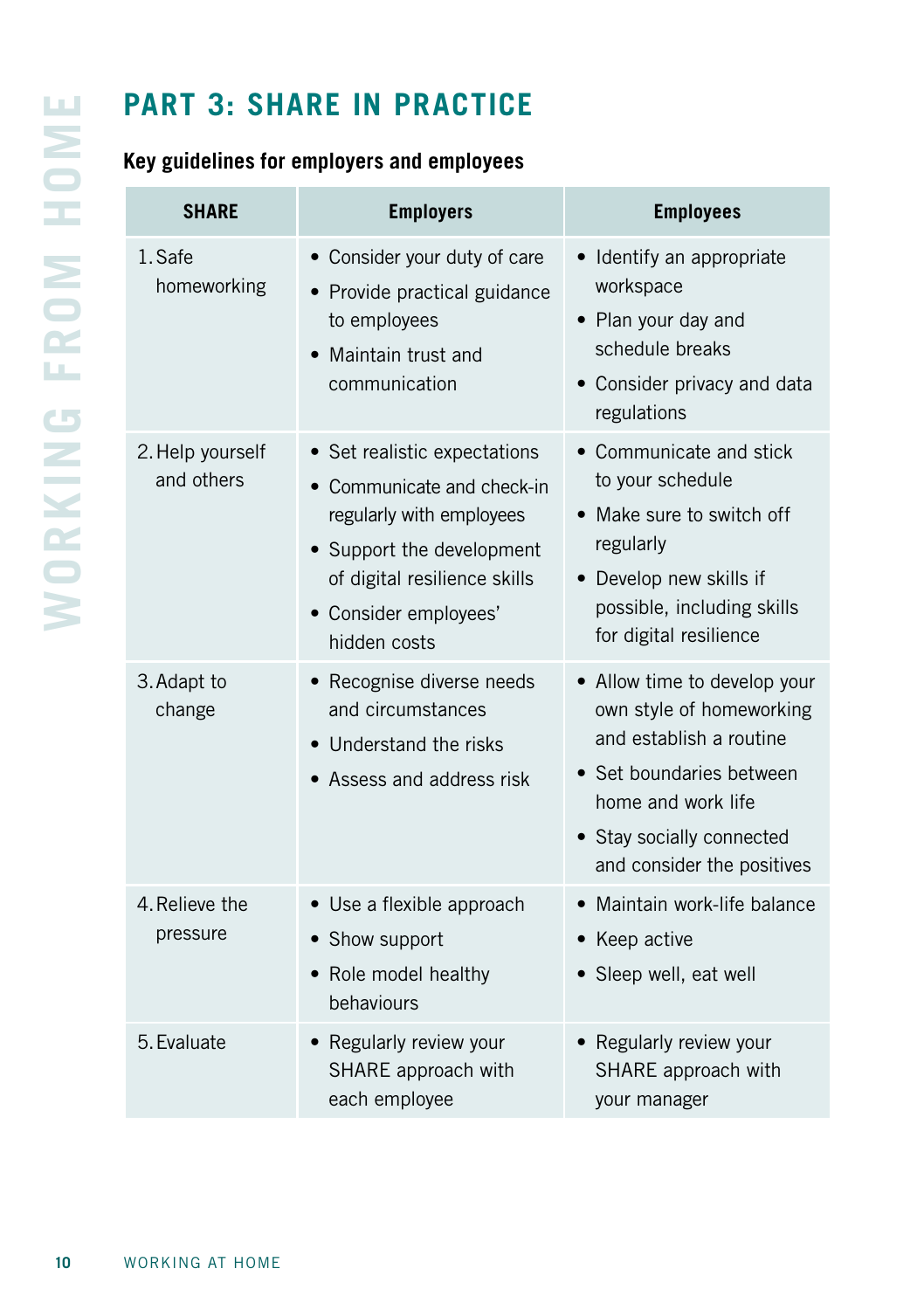# **CONCLUSION**

Working remotely in a healthy and sustainable way involves:

- Employees developing the skills and competencies needed to work at home safely and effectively, ensuring they set appropriate boundaries between their work and personal life.
- Employers supporting remote working by recognising the risks for physical and psychological health and addressing these, understanding diversity, and using flexible approaches as every situation will be different, managing expectations, ensuring effective communication, providing support and ensuring people feel appreciated.

# **CONTRIBUTORS**

This document was prepared by the BPS Covid-19 Working Differently Group at the British Psychological Society.

Dr Gail Kinman Visiting Professor of Occupational Health Psychology, Birkbeck University of London

Dr Christine Grant Occupational Psychologist, Coventry University

Janet Fraser COVID-19 Working Differently Chair; Division of Occupational Psychology, Chair Elect

Dr Nick Bell Honorary Principal Lecturer, Cardiff Metropolitan University

Dr Gavin Breslin Senior Lecturer in Sport and Exercise Psychology, Ulster University

Dr Tracey Colville Lecturer, School of Education and Social Work, University of Dundee

Dr Richard Kwiatowski Professor of Organizational Behaviour, Cranfield University

Dr Catherine Steele Associate Professor Occupational Psychology, University of Leicester

Dr Noreen Tehrani Director, Noreen Tehrani Associates

Dr Louise Thomson Assistant Professor in Occupational Psychology, University of Nottingham

Benna Waites Division of Clinical Psychology Leadership and Management Faculty Co-Chair

Layne Whittaker BPS Diversity and Inclusion Champion

Grania MacKey BPS Division of Occupational Psychology, Communications Co-Convenor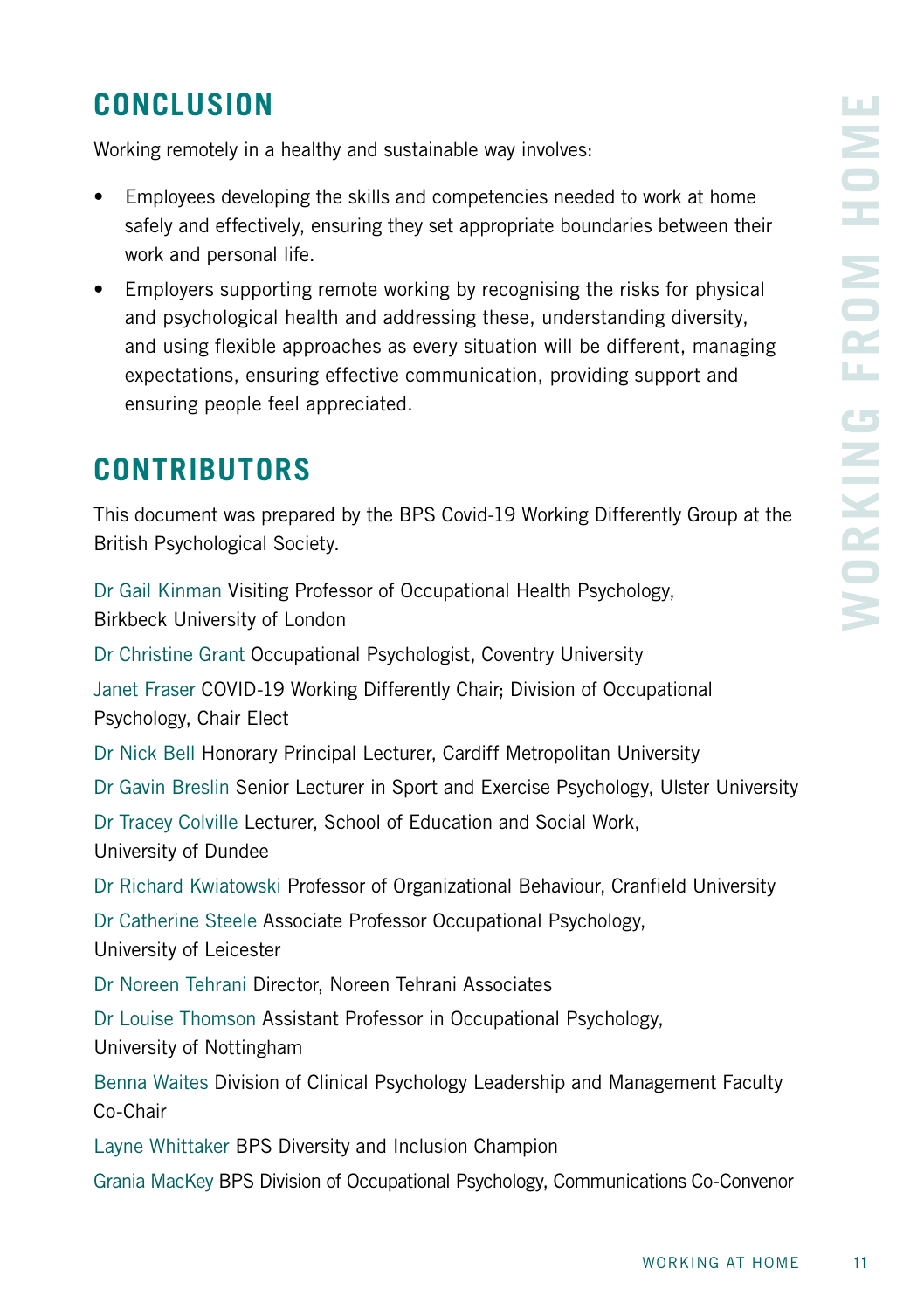# **REFERENCES**

Allvin, M., Aronsson, G. et al. (2011). *Work without boundaries*. Oxford: Wiley-Blackwell.

Bordi, L., Okkonen, J., Mäkiniemi, J.P., & Heikkilä-Tammi, K. (2018). Communication in the digital work environment: Implications for wellbeing at work. *Nordic Journal of Working Life Studies, 53*. Retrieved from https://pdfs .semanticscholar.org/4c4d/3c41e816b2459288409ffd13f8305ff1dc12.pdf

Burke, R. & Richardsen, A. (2019). *Creating psychologically healthy workplaces*. Cheltenham: Edward Elgar.

CIPD (2019). *Flexible working in the UK*. Retrieved from www.cipd.co.uk/ knowledge/work/trends/flexible-working

Charalampous M., Grant, C.A., Tramontano, C. & Michailidis, E. (2018). Systematically reviewing remote e-workers' well-being at work: A multidimensional approach. *Journal of European Work and Organisational Psychology*. doi:10.1080/1359432X.2018.1541886

Grant, C.A., Wallace, L.M., Spurgeon, P.C. et al. (2018). Construction and initial validation of the E-Work Life scale to measure remote e-working. *Employee Relations*. doi:10.1108/ER-09-2017-0229

Grant, C.A., Wallace L.M. & Spurgeon P.C. (2013). An exploration of the psychological factors affecting remote e-worker's job effectiveness, well-being and work-life balance. *Employee Relations, 5*, 35. doi:10.1108/ER-08-2012-0059

Grzywacz, J. & Demerouti, E. (2013). *New frontiers in work and family research*. Hove: Psychology Press.

Hammer, L.B., Kossek, E.E., Yragui, N.L. et al. (2009). Development and validation of a multidimensional measure of family supportive supervisor behaviors (FSSB). *Journal of Management, 35*(4), 837–856.

Joyce, K., Pabayo, R., Critchley, J..A, Bambra, C. (2010). Flexible working conditions and their effects on employee health and wellbeing. *Cochrane Reviews*. Retrieved from www.cochrane.org/CD008009/PUBHLTH\_flexible-workingconditions-and-their-effects-on-employee-health-and-wellbeing

Kinman, G. (2019). Sickness presenteeism at work. *British Medical Bulletin, 129*(1), 69–78 https://academic.oup.com/bmb/articleabstract/129/1/69/5288253

Kinman, G. & McDowall, A. (2016). Work life balance and health in a time of austerity. In S. Lewis & N. Payne (Eds.) *Work-life balance in the recession and beyond*. Oxford: Routledge.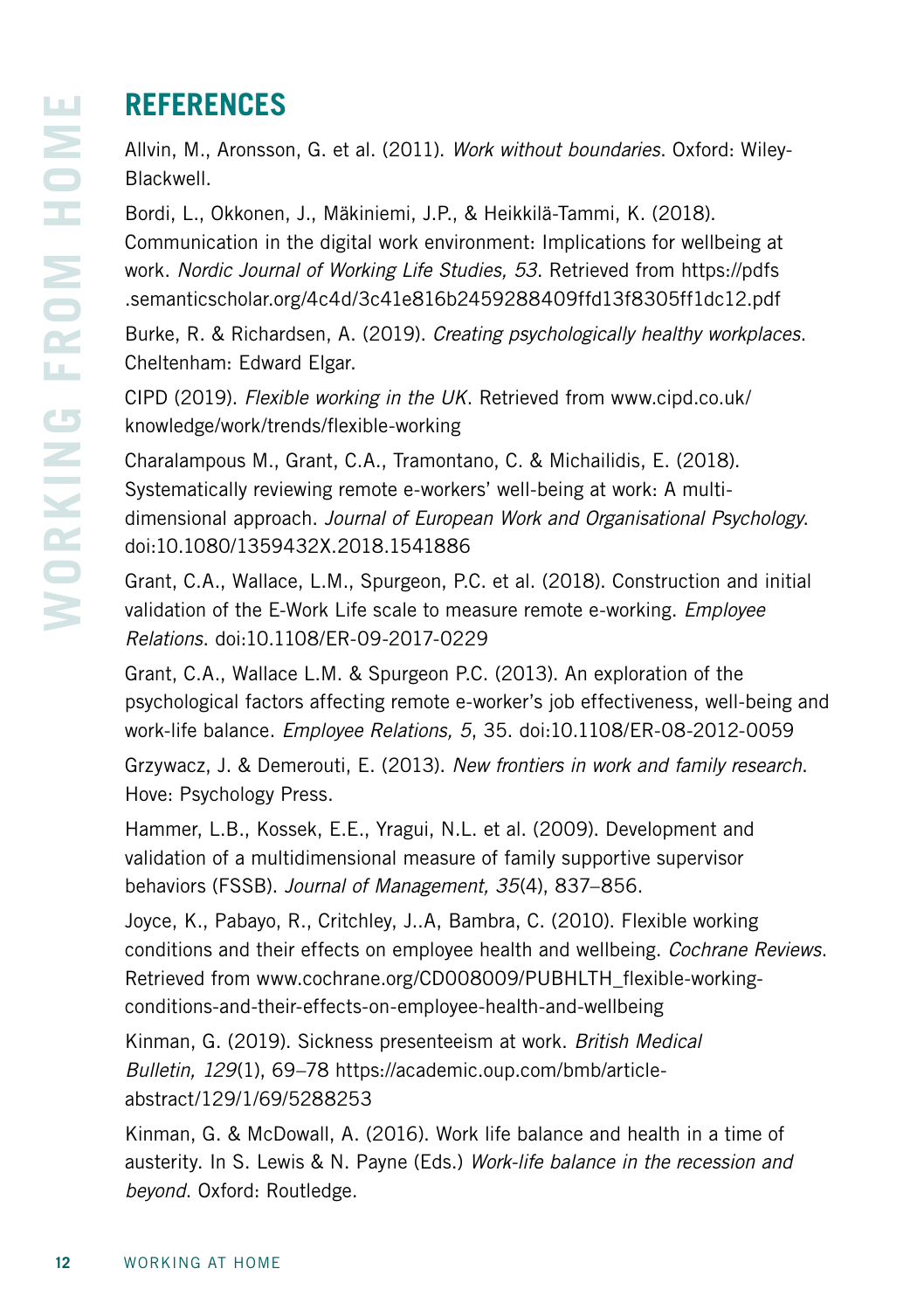Kinman, G., McDowall, A. & Teoh, K. (2020 in press). Managing staff who are working at home during COVID: business as usual? *Work-life Balance Bulletin*.

Kossek, E. & Lautsch, B. (2008). *CEO of me: Creating a life that works in the flexible job age*. Upper Saddle River, NJ: Prentice Hall.

McDowall, A. & Kinman, G. (2017). The new Nowhere Land? A research and practice agenda for the 'Always on culture'. *Journal of Organizational Effectiveness: People and Performance*. Retrieved from http://hdl.handle.net/10547/622133

Makarius, E.E. & Larson, B.Z. (2017). Changing the perspective of virtual work: Building virtual intelligence at the individual level. *Academy of Management Perspectives, 31*(2), 159–178.

O'Duinn, J. (2018). *Distributed teams: The art and practice of working together while physically apart*. San Francisco, CA: Release Mechanix Llc.

Poulsen, S. & Ipsen, C. (2017). In times of change: How distance managers can ensure employees' wellbeing and organizational performance. *Safety Science, 100*, 37–45.

# **FURTHER READING**

#### **Working safely during coronavirus (COVID-19)**

www.gov.uk/guidance/working-safely-during-coronavirus-covid-19/offices-andcontact-centres

#### **Managing risks and risk assessment at work (HSE)**

www.hse.gov.uk/simple-health-safety/risk/index.htm

#### **Society of Occupational Medicine**

www.som.org.uk

#### **Home office, mobile office – Managing remote working (IOSH)**

https://iosh.com/media/1507/iosh-home-office-mobile-office-full-report-2014.pdf

#### **Getting the most from remote working (CIPD)**

www.cipd.co.uk/knowledge/fundamentals/relations/flexible-working/remoteworking-top-tips

#### **Preparing your organisation for homeworking (CIPD)**

www.cipd.co.uk/knowledge/fundamentals/relations/flexible-working/homeworkingquestionnaire

#### **Homeworking – A guide for employers and employees (ACAS)**

https://archive.acas.org.uk/media/3905/Homeworking---a-guide-for-employersand-employees/pdf/Homeworking-a-guide-for-employers-and-employees.pdf